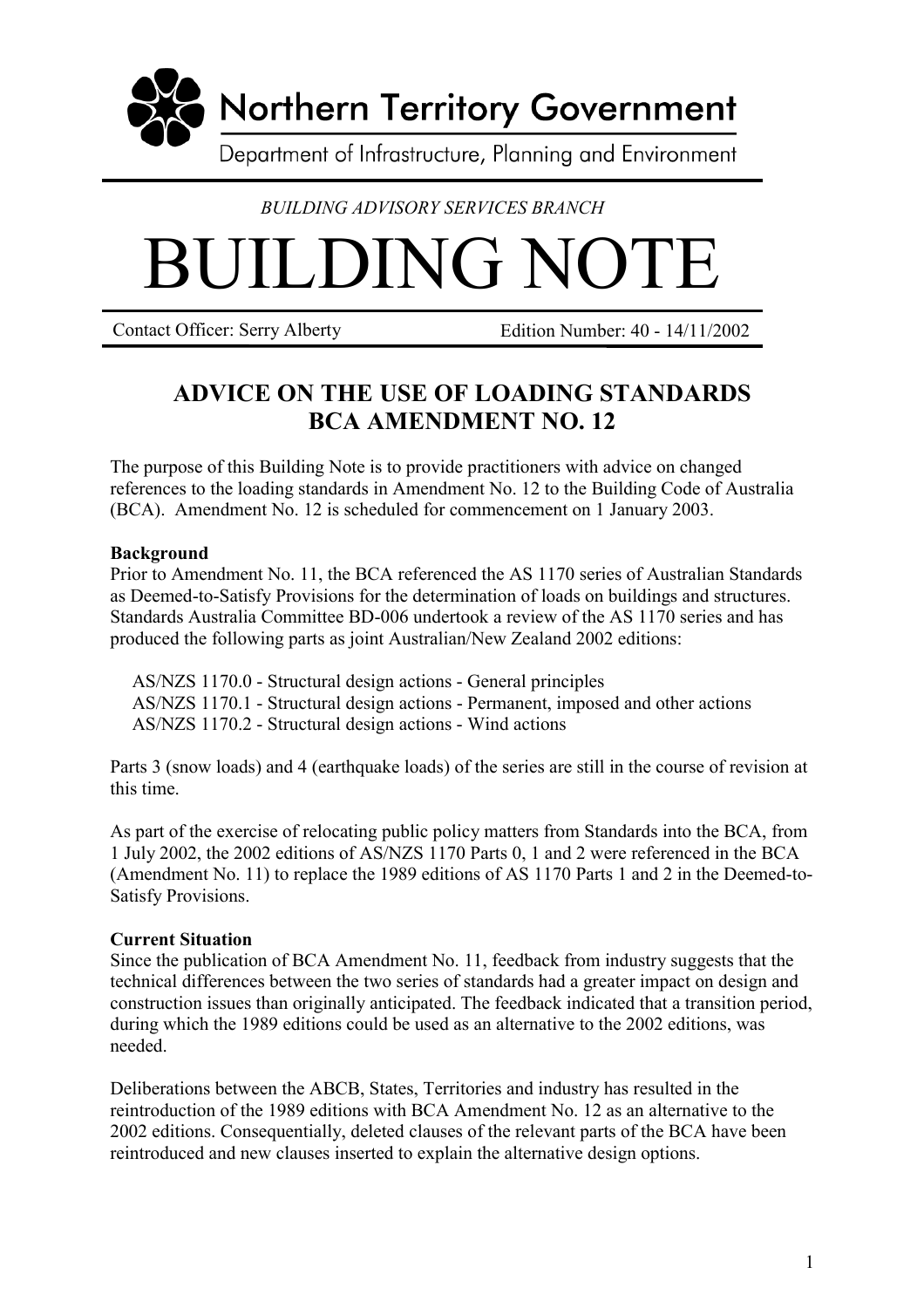# **BCA Amendment No. 12**

Accordingly, with the introduction of Amendment No. 12, B1.0 of Volume One of the BCA will state:

# **B1.0 Deemed-to-Satisfy Provisions**

*Performance Requirement* BP1.1 and BP1.2 are satisfied by complying with either-

- (a) B1.1, B1.2 and B1.4; or
- (b) B1.3 and B1.4.

In addition, as part of Amendment No. 12, it has been necessary to re-number the existing B1.3, dealing with the determination of structural resistance of materials and forms of construction, to B1.4. This allows the insertion of a new B1.3 which references the 1989 editions of the AS 1170 series of standards as per the BCA prior to the introduction of Amendment No. 11.

The overall result is the BCA will allow two difference methods of compliance through the documents it references. The first method of compliance (as set out in B1.0(a) above) allows the use of the 2002 editions of AS/NZS 1170 Parts 0, 1 and 2, whereas the second method of compliance (as set out in B1.0(b) above) allows the use of the 1989 editions of AS 1170 Parts 1 and 2.

It is not acceptable to use a combination of these two methods of compliance.

Diagrammatically, the choices can be explained as follows: